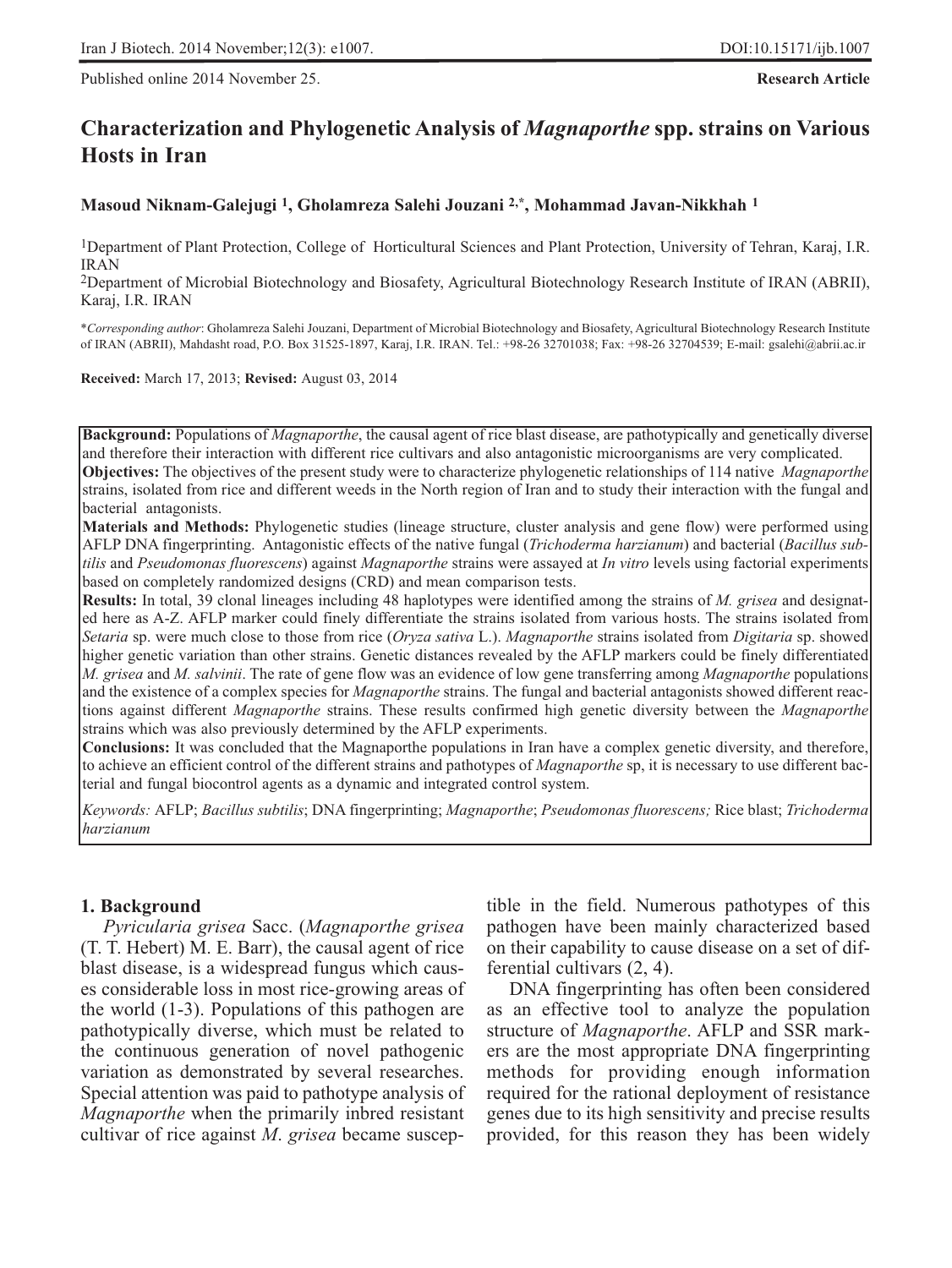used for the analysis of the genetic diversity of *Magnaporthe* populations, and also for mapping plant resistance genes to this pathogen (5-8). In addition to markers, the phylogenetic species concept (PSC) based on the concordance of multilocus DNA sequence data has recently become popular among filamentous fungi. For example, phylogenetic analysis using actin, beta-tubulin, and calmodulin gene sequences were used as useful tools for phylogenetic studies in the *Magnaporthe* complex (1, 9).

In Iran, the rice blast was reported for the first time in 1966 in Guilan province (10). At present, this disease is the most important disease of rice in two major rice-growing areas of Iran, namely Guilan and Mazandaran provinces (north of Iran). The loss caused by this fungus on rice in Guilan has been estimated around 15.45% (11). Several investigations in Iran have been conducted on pathotypes variation of *Magnaporthe*, which have mainly showed that the population structure of this fungus is highly variable in different geographical areas (6, 11-14), but these studies were not designed to determine the genetic structure of Iranian *P*. *grisea* populations. Analyses of the population structure of *M*. *grisea* isolated from rice in Iran was primarily performed by Javan-Nikkhah *et al*. (15) using rep-PCR marker, which subsequently followed by Hemati (16) and Bargnil (17) on the strains isolated from rice and weeds.

## **1. Objectives**

The objectives of the present study were: (i) determining the genetic relationship among *Magnaporthe* spp. strains isolated from rice and other hosts such as weeds, mostly belonging to *Poaceaea* in Iran, using an AFLP marker, (ii) determining the phylogenetic relationship among the identified genotypes of *M*. *grisea* and *M*. *salvinii* (Catt.) R.A. Krause and R.K. Webster using an AFLP marker, (iii) *in vitro* evaluation of *M*. *grisea* genotypes reactions against the fungal and bacterial antagonists.

## **2. Materials and Methods**

## *2.1. Fungal and Bacterial strains*

One hundred and eight *M*. *grisea* isolates, previously isolated from rice (28 strains) and weeds (including *Setaria* sp. (17 strains), *Digitaria* sp. (40 strains), and *Echinochloa* sp. (23)) in different regions of Guilan and Mazandaran provinces, were used (13-16). Six *M*. *grisea* strains isolated from other hosts, including *Eleusine coracana* and *Hordeum vulgare* in Tailand, India and Uganda, were used as standards. Four strains of *M*. *salvinii* isolated from rice were also used to investigate the phylogenetic relationships between these two species. Four *Bacillus subtilis* and nine *Trichoderma harzianum* strains (provided by Microbial Gene Bank of Agricultural Biotechnology Research Institute of Iran) and eight *Pseudomonas fluorescens* strains (provided by Bacterial Culture Collection of Tehran University), were used for antagonistic tests (Table 1).

## *2.2. AFLP fingerprinting*

Genomic DNA of *Magnaporthe* strains was extracted according to the method of Dellaportha *et al*. (18). AFLP technique was performed according to Tredway *et al*. (8) with minor modifications. Template DNA(125 ng) was digested with 1.25 units of *Eco* RI, 1.25 units of *Mse*I, and 2.5 μL of 5× reaction buffer (50 mM Tris-HCl [pH 7.5], 50 mM Mg-acetate, 250 mM K-acetate) at 37°C for 2 h, followed by heat deactivation of the enzymes at 70°C for 10 min. Double-stranded *Eco*RI and *Mse*I adapters were ligated with 0.5 units of T4 DNA ligase and 12 μL of adapter/ligation solution (*Eco*RI/*Mse*I adapters, 0.4 mM ATP, 10 mM Tris-HCl [pH 7.5], 10 mM Mgacetate, 50 mM K-acetate) at 20ºC for 2 h and then diluted 10×. Preamplification was performed using primers complimentary to the adapter sequences with no selective nucleotides. Diluted ligation reaction (2  $\mu$ L) was added to 2  $\mu$ L of 10× PCR buffer (100 mM Tris-HCl [pH 8.3], 500 mM KCl), 1.5 mM MgCl<sub>2</sub>, 1 unit of *Taq DNA poly*merase, 50 ng of *Eco*RI primer, 50 ng of *Mse*I primer, 0.2 mM of each dNTPs, and water to a final volume of 20 μL. Thermal cycling conditions included an initial denaturation step at 94ºC for 1 min followed by 30 cycles at 94ºC for 30 s, 56ºC for 1 min, 72ºC for 1 min, and a final extension step at 72ºC for 1 min. The preamplification products were diluted  $20 \times$  for use in selective amplification reactions. Selective amplification reactions were performed with *Eco*RI and *Mse*I primers that included 3 selective nucleotides. A single *Eco* RI primer (E-ATA) was used in combi-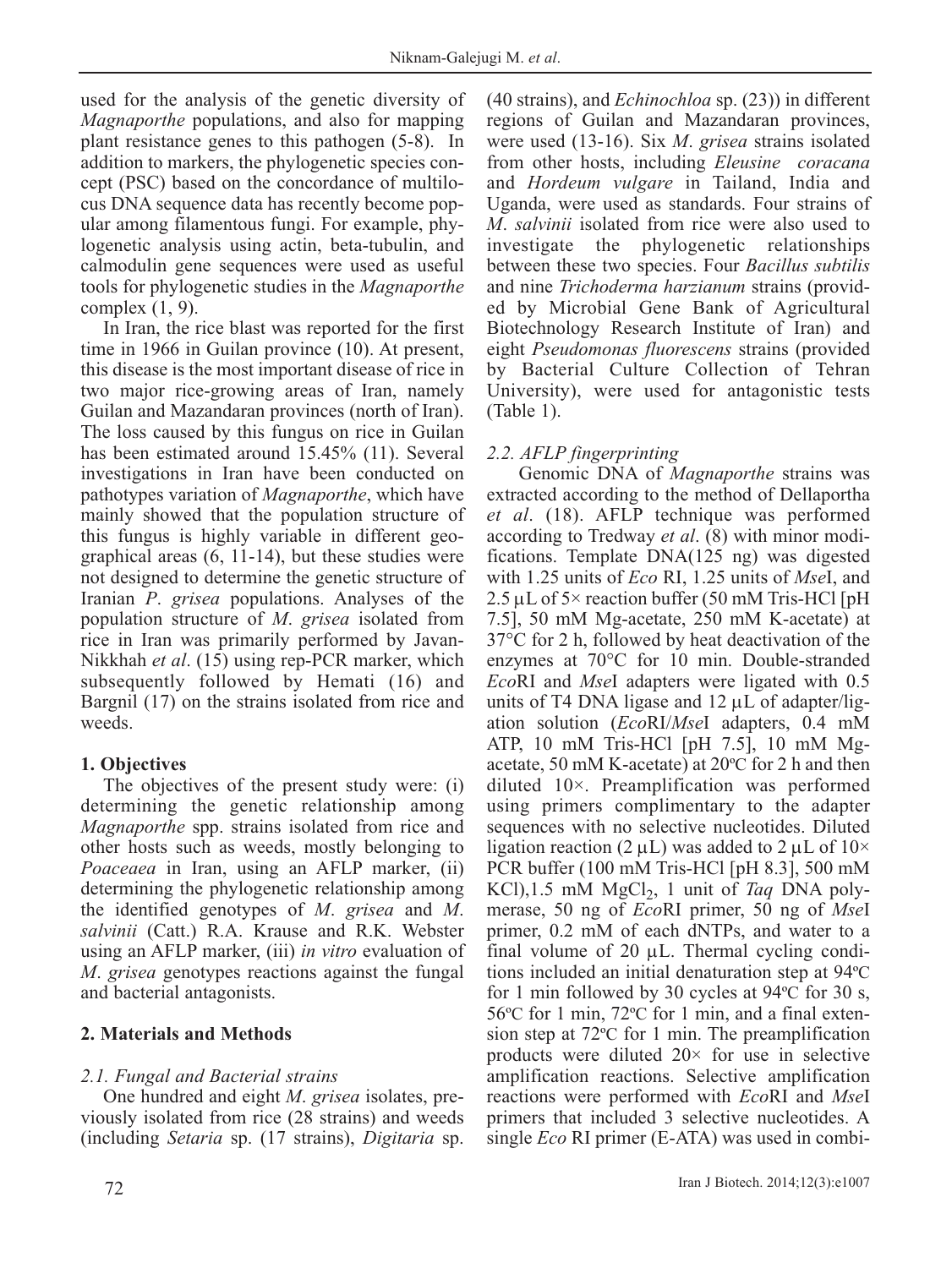| <b>Table 1.</b> The Bacterial and fungulations used in this study |                   |             |              |  |  |  |
|-------------------------------------------------------------------|-------------------|-------------|--------------|--|--|--|
| <b>Isolates</b>                                                   | <b>Brief name</b> | <b>Host</b> | <b>Place</b> |  |  |  |
| B. subtilis                                                       | <b>DSMZ</b>       | Rice        | Germany      |  |  |  |
| <b>B.</b> subtilis                                                | Kbzl              | Soil        | Mazandaran   |  |  |  |
| B. subtilis                                                       | 9                 | Soil        | Fuman        |  |  |  |
| <b>B.</b> subtilis                                                | 6                 | Soil        | Guilan       |  |  |  |
| P. flourescencs                                                   | Chao              | Soil        | Fuman        |  |  |  |
| P. flourescencs                                                   | P61               | Soil        | Karaj        |  |  |  |
| P. flourescencs                                                   | Prah4             | Soil        | Karaj        |  |  |  |
| P. flourescencs                                                   | Prh <sub>2</sub>  | Soil        | Karaj        |  |  |  |
| P. flourescencs                                                   | Prh4              | Soil        | Karaj        |  |  |  |
| P. flourescencs                                                   | Prh7              | Soil        | Semnan       |  |  |  |
| P. flourescencs                                                   | Prs2              | Soil        | Semnan       |  |  |  |
| P. flourescencs                                                   | Prs3              | Soil        | Semnan       |  |  |  |
| P. flourescencs                                                   | Prs7              | Soil        | Guilan       |  |  |  |
| T. harzianum                                                      | $GI-69-3$         | Soil        | Guilan       |  |  |  |
| T. harzianum                                                      | $T3-3$            | Soil        | Mazandaran   |  |  |  |
| T. harzianum                                                      | M14               | Soil        | Mazandaran   |  |  |  |
| T. harzianum                                                      | Khb <sub>3</sub>  | Soil        | Esfahan      |  |  |  |
| T. harzianum                                                      | G21               | Soil        | Nour         |  |  |  |
| T. harzianum                                                      | Mtrec1            | Soil        | Polsefid     |  |  |  |
| T. harzianum                                                      | G124-1            | Soil        | Pareseh      |  |  |  |
| T. harzianum                                                      | 37r4s             | Soil        | Guilan       |  |  |  |
| T. harzianum                                                      | G50-8             | Soil        | Guilan       |  |  |  |

**Table 1.** The Bacterial and fungal strains used in this study

nation with three *Mse*I primers (E-AAT, E-AAA, and E-TTT) to yield three primer pair combinations. Selective PCRs (4-μL volume) contained 1 μL of diluted preamplification product, 1.5 ng of *Eco* RI primer, 9 ng of *Mse*I primer, 0.15 unit of *Taq* DNA polymerase, 0.4 μL of 10× PCR buffer (100 mM Tris-HCl [pH 8.3], 500 mM KCl), 1.5 Mm  $MgCl<sub>2</sub>$ , and 0.2 mM of each dNTPs. Thermal cycling conditions included an initial cycle at 94ºC for 30 s, 65ºC for 30 s, 72ºC for 1 min, followed by a touchdown phase where the annealing temperature was lowered to 0.7ºC, each cycle for 12 cycles, and finally 23 cycles at 94ºC for 30 s, 56ºC for 30 s, and 72ºC for 1 min. For each *Magnaporthe* strain, 1.5 μL of selective amplification product from each of the three primer combinations was combined with 0.85 μL of formamide, 0.30 μL of GS-500 ROX internal size standard (Applied Biosystems), and 0.35 μL of loading dye (Applied Biosystems, Foster City, USA). The mixture was denatured at 95ºC for 5 min, and then separated on a 5% polyacrylamide gel on a Perkin-Elmer ABI Prism 377 DNA sequencer (Applied Biosystems, Foster City, USA).

#### *2.3. Analysis of lineage structure*

DNA fingerprints were primarily divided into groups based on visual similarities among amplified DNA profiles. Subsequently, the identified groups were analyzed together on the same gel to confirm an overall fingerprint identity and to quantify the number of shared amplicons among strains. DNAs from a couple of strains representing a particular lineage were separated on electrophoresis gels, together with representatives of other putative lineages to allow scoring of individual amplicon positions. Binary codes were used to score the bands for presence (1) and absence (0). The binary data was used to calculate genetic distances between all pairs of strains based on the mean character difference using the distance option in NTSYSpc version 2.10 (NTSYSpc, Numerical Taxonomy System, Exeter Software).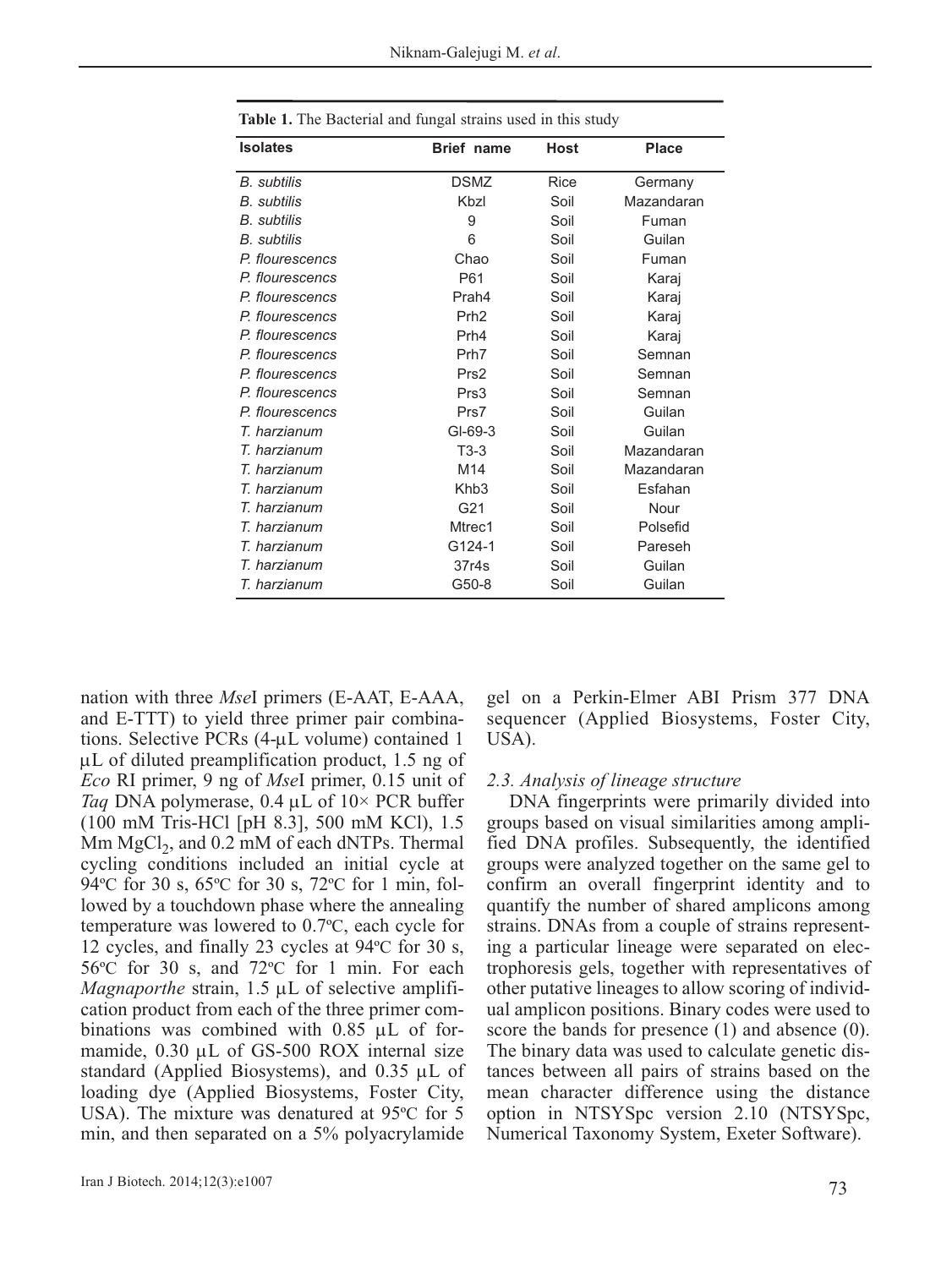#### *2.4. Cluster Analysis*

Cluster analysis was conducted based on the genetic distances, and a dendrogram was constructed using UPGMA (unweighted pair group method with arithmetic average) method. A cophenetic value was calculated using NTSYS. Based on visual assessments, similarity coefficients, and the stability of each group in the dendrogram, a similarity level of  $\geq 70\%$  was used to define lineage groups.

Some indices such as the number of effective alleles (*A<sub>e</sub>*) were measured using software POPGen 32. F statistics for measurement of differentiation levels between or within the populations were performed by POPGen32; molecular variance analyses (19) by GenALEX version 6.1; standard genetic distance by POPGen32 and GenALEX version 6.1 and analyses of Principal Coordinates by GenALEX version 6.1. Phylogenetic analysis of *Magnaporthe* strains based on AFLP data was carried out using DARwin 5 version: 5.0.146 with 1000 bootstrap replicates, followed by phenograms drawing.

#### *2.5. Assessment of reactions of Magnaporthe strains against antagonists*

To investigate reaction of *Magnaporthe* strains against antagonistic organisms and to determine its association with AFLP groups, one strain from each clonal lineage was selected based on occurrence on each host, including *Echinochloa* sp., *Digitaria* sp., *Setaria* sp., *E*. *coracana* and *H*. *vulgare*. Four native *Bacillus subtilis* strains, nine *Pseudomonas fluorescens* native strains and nine native fungal strains of *Trichoderma harzianum* were used in the experiments. The experiments with bacterial strains were performed according to

the method of Expert and Digat (20). Strains of bacterial antagonists were co-cultured with *Magnaporthe* strains in Petri plates in triplicates. The experiments with *Trichoderma* strains was performed according to Bell *et al*., (21) method.

The antagonistic effect of fungal and bacterial strains against *Magnaporthe* strains was evaluated using factorial experiments (bifactorial) based on completely randomized designs (CRD) with mean comparison tests (Duncan's test) performed. Statistical analysis was performed using the software SAS version 9. 1.

#### **3. Results**

#### *3.1. DNA fingerprinting*

The *Magnaporthe* isolates were divided into thirty nine lineages designated as A-Z. These lineages were obtained by scoring 41 resolvable DNA amplicons, ranging from 220 to 2500 bp (Figure 1). DNA banding similarity among strains within a putative lineage ranged from 70 to 100%. The rate of r-coph was consistently variable between 89 and 90%. Due to high similarity among haplotypes (more than 95%), only 48 unique haplotypes were used in AFLP statistical test and subsequent phenogram drawing (Table 2). The resultant phenogram showed that *Magnaporthe* strains were mainly differentiated according to their hosts (Figure 2).

The *M*. *salvinii* strains (33s and 6s) were separated from strain d90 on *Digitaria* sp. and *M. grisea* with 77% and 50% similarity coefficient, respectively. Furthermore, *M*. *salvinii* strains were differentiated from each other with a percentage higher than 95% similarity coefficient. In a phenogram drawn on *Magnaporthe* strains from



**Figure 1.** DNA banding pattern of *Magnaporthe* strains amplified by AFLP method on PAGE. 1. Strain 13d on *Digitaria* sp., 2. Strain S3 on *Setaria* sp., 3. Strain 5r on *O. sativa*, 4. Strain KA9 on *E. coracana*, 5-9. Strains of *M. salvinii* on *O. sativa*. DNA ladder 100 bp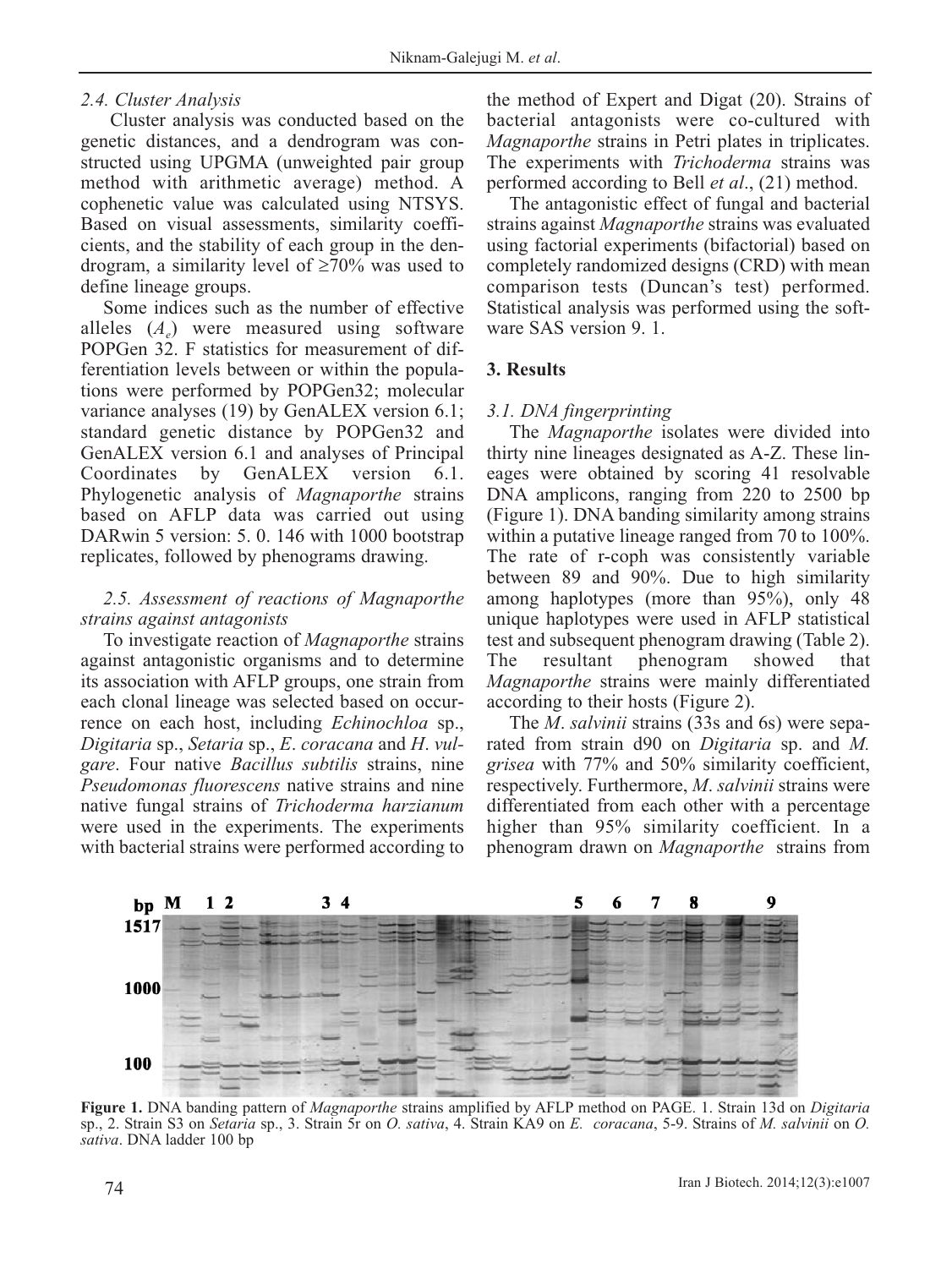| <b>No</b>      | <b>Strain</b>     | <b>Host</b> | <b>Isolation place</b> | <b>Mating Type</b> |
|----------------|-------------------|-------------|------------------------|--------------------|
| 1              | 33s               | <b>Rice</b> | Rasht                  | Undetermined       |
| $\overline{2}$ | 6s                | <b>Rice</b> | Rasht                  | Undetermined       |
| 3              | D <sub>12</sub>   | Digitaria   | Nowshahr               | Mat1-2             |
| $\overline{4}$ | D7                | Digitaria   | Rasht                  | Mat1-1             |
| 5              | 73D               | Digitaria   | Rasht                  | Mat1-1             |
| 6              | U <sub>3</sub>    | Echinochloa | Sowme'eh Sara          | Undetermined       |
| 7              | D <sub>2</sub>    | Digitaria   | Rasht                  | Mat1-1             |
| 8              | D <sub>2a</sub>   | Digitaria   | Rasht                  | Mat1-2             |
| 9              | D81               | Digitaria   | Rasht                  | Mat1-2             |
| 10             | S7                | Setaria     | Sowme'eh Sara          | Mat1-1             |
| 11             | $11-3D$           | Digitaria   | Rasht                  | Undetermined       |
| 12             | 13D               | Digitaria   | Rasht                  | Undetermined       |
| 13             | D <sub>12-5</sub> | Digitaria   | Rasht                  | Undetermined       |
| 14             | D <sub>22</sub>   | Digitaria   | Rasht                  | Mat1-1             |
| 15             | D <sub>3</sub>    | Digitaria   | Rasht                  | Mat1-1             |
| 16             | D90               | Digitaria   | Rasht                  | Mat1-1             |
| 17             | D <sub>13</sub>   | Digitaria   | Rasht                  | Mat1-1             |
| 18             | 3D                | Digitaria   | Rasht                  | Mat1-1             |
| 19             | D <sub>9a</sub>   | Digitaria   | Rasht                  | Mat1-2             |
| 20             | 19D               | Digitaria   | Rasht                  | Mat1-2             |
| 21             | 71D               | Digitaria   | Rasht                  | Mat1-2             |
| 22             | 14u               | Echinochloa | Sowme'eh Sara          | Undetermined       |
| 23             | D <sub>5</sub>    | Digitaria   | Rasht                  | Undetermined       |
| 24             | $12-5D$           | Digitaria   | Rasht                  | Undetermined       |
| 25             | D <sub>23</sub>   | Digitaria   | Rasht                  | Mat1-2             |
| 26             | D9-9              | Digitaria   | Rasht                  | Undetermined       |
| 27             | D <sub>29</sub>   | Digitaria   | Kordi Kala             | Mat1-1             |
| 28             | U33               | Echinochloa | Sowme'eh Sara          | Undetermined       |
| 29             | D <sub>8</sub>    | Digitaria   | Noor                   | Mat1-2             |
| 30             | D <sub>21</sub>   | Digitaria   | Rasht                  | Mat1-2             |
| 31             | D70               | Digitaria   | Rasht                  | Undetermined       |
| 32             | 5r                | <b>Rice</b> | Sowme'eh Sara          | Undetermined       |
| 33             | 90r               | <b>Rice</b> | Noor                   | Mat1-1             |
| 34             | 67r               | <b>Rice</b> | Chaboksar              | Mat1-2             |
| 35             | 4r                | Rice        | Amol                   | Mat1-1             |
| 36             | 121r              | Rice        | Mahmoud abad           | Mat1-2             |
| 37             | M <sub>2</sub> r  | Rice        | Salman Shahr           | Mat1-1             |
| 38             | 20r               | <b>Rice</b> | Rasht                  | Undetermined       |
| 39             | 145r              | Rice        | Amol                   | Mat1-1             |
| 40             | S50-1             | Setaria     | Rasht                  | Mat1-2             |
| 41             | S <sub>3</sub>    | Setaria     | Sowme'eh Sara          | Undetermined       |
| 42             | 11u               | Echinochloa | Sowme'eh Sara          | Mat1-2             |
| 43             | 121u              | Echinochloa | Sowme'eh Sara          | Mat1-2             |
| 44             | S71               | Setaria     | Sowme'eh Sara          | Mat1-1             |
| 45             | S <sub>18</sub>   | Setaria     | Sowme'eh Sara          | Mat1-1             |
| 46             | S50a              | Setaria     | Sowme'eh Sara          | Mat1-1             |
| 47             | S <sub>5</sub>    | Setaria     | Ghadikala              | Mat1-2             |
| 48             | S41               | Setaria     | Sowme'eh Sara          | Mat1-2             |

**Table 2.** Some characteristics of 48 selected haplotypes after removing the similar haplotypes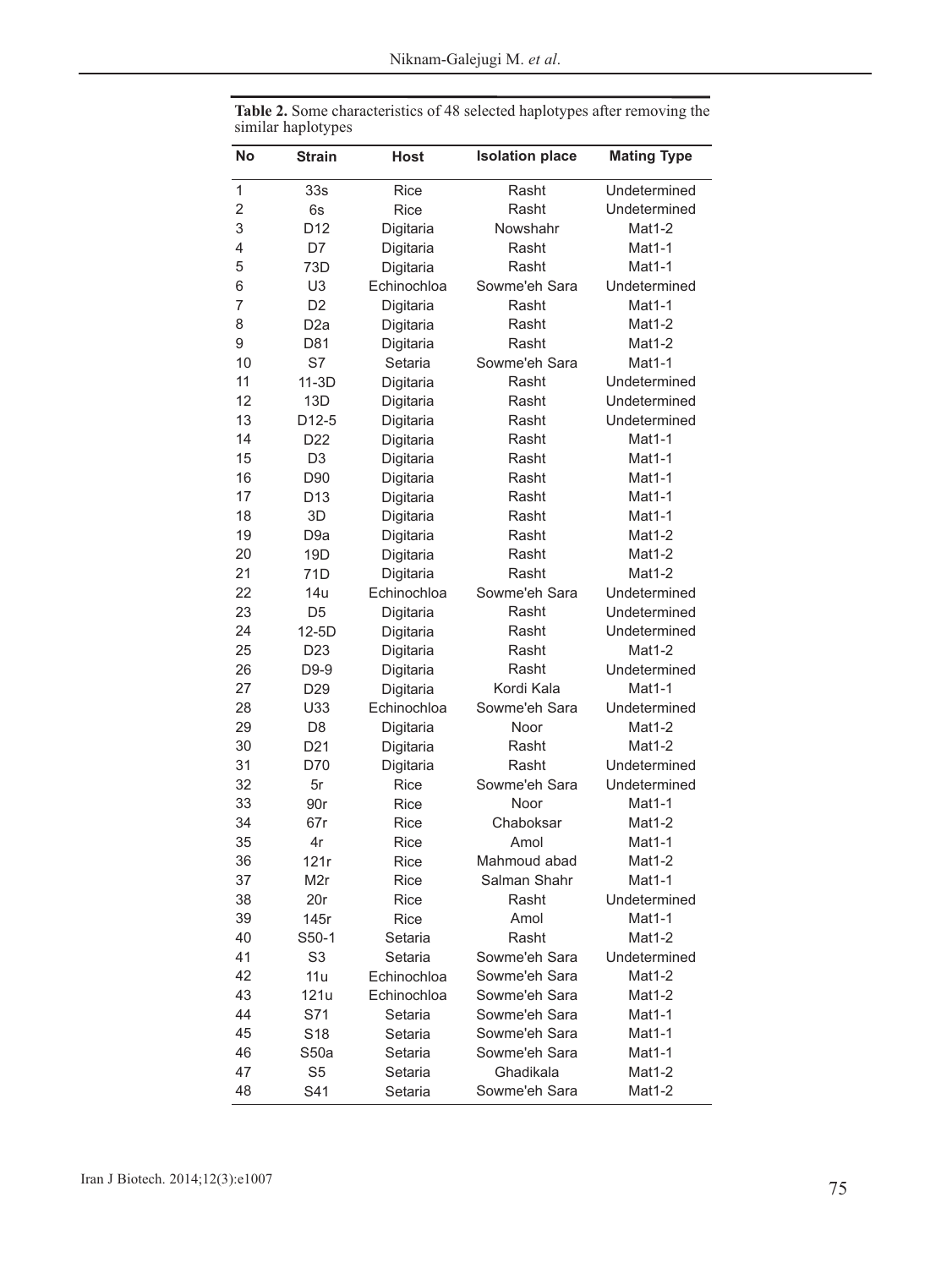four hosts, namely *Digitaria* sp., *Setaria* sp., *O*. *sativa* and *E*. *coracana*, 39 clonal lineages and 48 haplotypes were recognized in the similarity coefficient of 80% (Table 2). The strains S7 and S3 of *M*. *grisea* on *Setaria* sp. were separated from those on rice with 63% and 46 % similarity coefficient, respectively. Three clonal lineages *A*, *B* and *C* were differentiated from strains on rice with 34% similarity coefficient. Clonal lineages *A*, *B*, *C*, *D*, *G*, *J*, *N* and *O*, each with one haplotype, include *M. grisea* strains on *Setaria* sp. Clonal lineages *E*, *F*, *K*, *L*, *M*, are also with one haplotype and accommodate *M*. *grisea* strains on rice. Clonal lineages *H* and *I*, including those strains on *Echinochloa sp*., were finely separated from those on rice with 48% similarity.

It is noteworthy to mention that the standard strain br-114 isolated from *E*. *coracana* was separated from strains on *Digitaria* sp. with 43% similarity. The strains isolated from *Digitaria* sp. were differentiated from each other with 45% similarity. However, the strains isolated from rice and *Digitaria* sp. were placed in two separate groups, which imply on the far genetic distance between these strains. Those strains obtained from *Digitaria* sp. were differentiated from others on *Setaria* sp. with 47% similarity coefficient and were placed in two separate groups. Those strains obtained from *Setaria* sp. were differentiated from each other with 27% similarity coefficient.

Furthermore, the strains isolated from *Digitaria* sp. were differentiated from each other with more than 50% similarity coefficient.

These results indicate that genetic variation within the populations of *Magnaporthe* is more significant (73%) than between populations (27%). AFLP banding patterns analysis of the populations revealed that there is a specific band in the populations on *Setaria* sp., which is absent in other populations. This analysis indicated that this specific band belongs to strain S7.

Gene flow rate was low and estimated around 0.9%. PcoA analysis additionally confirmed that the strains were mainly separated from each other according the hosts they have occupied. In another analysis based on Nei coefficient in NTSYS pc version 2.10, used to show the genetic differences between *M*. *salvinii* and *M*. *grisea*, it was demonstrated that these two species are differentiated from each other with 35.7% similarity, and standard strains which are placed in a separate group, are differentiated from these two species with 45 % similarity. In addition, the strains isolated from *Digitaria* sp. were separated from those on rice, *Setaria* sp. and *Echinochloa sp.* with 23% similarity. The strains isolated from *Setaria* sp. and *Echinochloa sp*. were much closer to each other. The lowest genetic distance was recorded for strains isolated from *Setaria sp*. and *Echinochloa sp*. These strains were differentiated from those on



**Figure 2.** Phenogram of *Magnaporthe* strains on different hosts constructed with UPGMA method, with primers MAT, M22, MTC. Similar haplotypes determined by AFLP marker are excluded (33s and 6s:*M. salvinii*; d: *Digitaria* sp.; s: *Setaria* sp. ; U: *Echinochloa sp.* ; br-114: *E. coracana* ; r: Rice)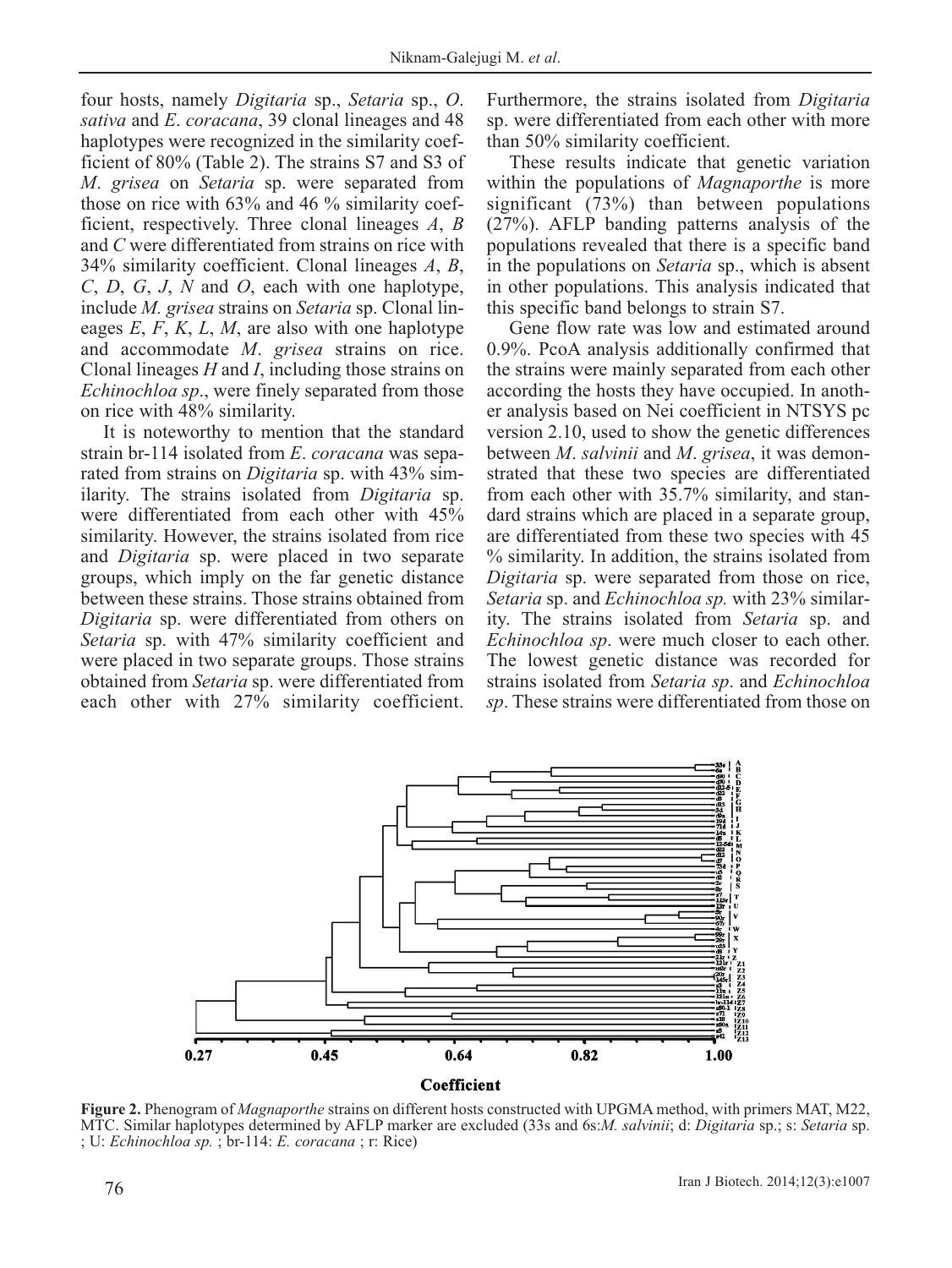rice with 18 % similarity (Figure 3). The Shanon and Vier index and gene flow rate was estimated around 0.6 and 0.59, respectively.

Phylogenetic analysis of *Magnaporthe* strains based on AFLP marker, placed strains of *M*. *salvinii* as an out group for the clade including the strains of *M*. *grisea*. The robustness of phylogenetic dendrogram was evaluated with 1000 replicates of bootstrap (Figure 4). The resultant phylogenetic phenograms also confirmed the differentiation of *Magnaporthe* strains mainly according to their hosts. These phenograms revealed that the strains of *M*. *salvinii* are much closer to those strains isolated from *Digitaria* sp., although they are less closer to strains isolated from *Setaria* sp. Strain S7 showed high similarity with strains on rice as was also shown by AFLP. Consequently, the strains isolated from *Setaria* and *Echinochloa sp*. were much closer to each other.

#### *3.2. Antagonistic effect of bacteria against Magnaporthe strains*

*In vitro* antagonistic essays showed that *P*. *fluorescens* strains had more inhibitory effects on *Magnaporthe* strains than *B*. *subtilis* strains. The strains Prs3 and Prah4 (*P*. *fluorescens*) represented the highest antagonistic effects, 7.16 and 5.33 mm, respectively. Among the strains of *B*. *subtilis*, strain 6 had higher inhibitory effect, while the strains Kbzl and 9 had less significant inhibitory effects (Figure 5A). It was also showed that *M. salvinii* and *M*. *grisea* strains isolated from *Echinochloa* sp. leaves were more resistant than other strains against bacterial antagonists. In con-



**Figure 3.** Phenogram of genetic distance between populations of *M. grisea* and *M. salvinii* based on Nei similarity coefficient. (1: *M*. *salvinii*; 2: *Digitaria*; 3: *Setaria*;4: *Echinochloa sp.*; 5: *E. coracana* and *H. vulgare*; 6: *O. sativa*)

trast, strains isolated from *Setaria* sp. were the most sensitive strains against bacterial antagonist; with strains on rice and *Digitaria* sp. in the second and third position (data was not shown). These results showed that different fungus strains from different hosts had different responses against the antagonistic bacteria.

#### *3.3. Antagonistic effect of T. harzianum against Magnaporthe strains*

The colonies of *Trichoderma* were divided into five groups according to the indices presented by Bell *et al*., (1982) (21). Score 1 was given to the most effective strains and the scores 4 and 5 to weakest strains of *Trichoderma*. Finally, the strains scored  $\leq 1$  were selected. The strains mtrec 1, m14 and G21 were the most effective antagonists against *Magnaporthe* strains, and showed 98, 97 and 97% colonization and sporulation inhibition, respectively (Figure 5B). However, the strain G1-69-3 was classified among the weak strains with 72% colonization rate and without sporulation. The fungal strains of *M*. *salvinii* and those strains of *M*. *grisea* isolated from *Digitaria* sp. were more resistant than other strains against *Trichoderma* in culture media. However, the strains of *M. grisea* on rice and *Setaria* sp. were classified as the most sensitive strains (Figure 5B)

#### **4. Discussion**

.

Over the last three decades, rice blast has become the most important pathogen in ricegrowing areas of Iran. Therefore, several investigations have been conducted to evaluate the pathotypes diversity of *M*. *grisea* in various ricegrowing regions of Iran (12-13, 15-17). It seems that genotype flow of *M*. *grisea* from outside north region of Iran has not been enough to introduce some new genotypes. Short growing season and good environmental conditions are favor for sporadic blast epidemics and genetic drift more likely. This phenomenon could maintain diversity in the fungal population at low level. The widespread distribution of common haplotypes is consistent with regionally significant gene flow. Evolution in these populations is likely characterized by selection among different mutants that occur within the existing clonal lineages followed by movement of regionally selected genotypes.

The low level of pathotype diversity (22) and lack of correlation between DNA fingerprint and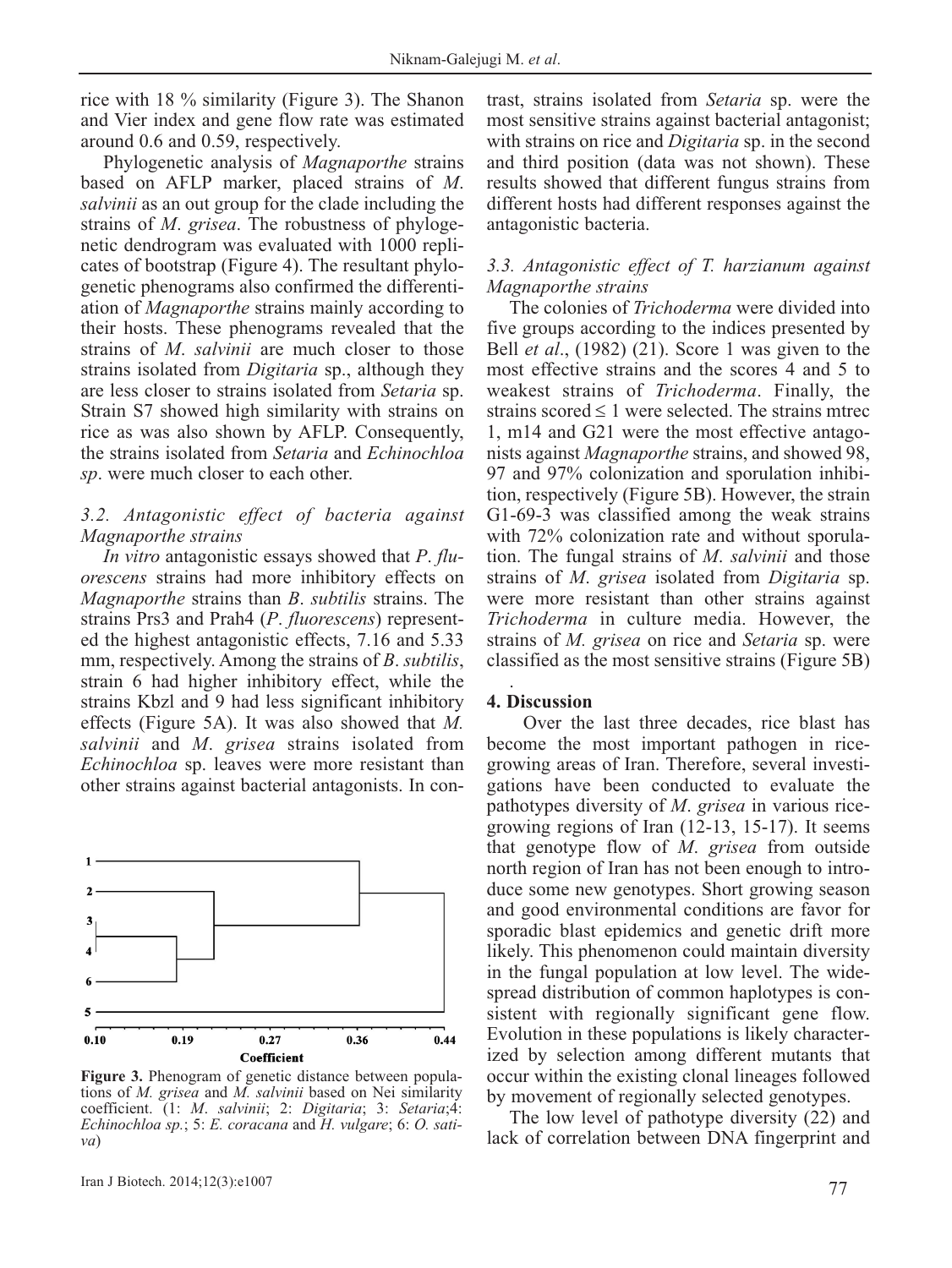

**Figure 4.** Phenogram of phylogenetic relationships among 48 strains of *Magnaporthe* isolated from different hosts based on AFLP marker. *M. salvinii* is outgrouped

pathotypes suggest that selection has favored the same spectrum of virulence in each clonal lineage. There was no evidence for sexual recombination in the studied population which is consistent with the dominant asexual reproduction observed in most rice-growing areas of the world. However, further characterization of *M*. *grisea* strains in Iran with mating-type or multi-allelic, co-dominant, neutral genetic markers could probably provide evidence for the role of sexual or parasexual recombination in maintaining haplotype diversity of this fungus in Iran (15).

Evaluation of genetic variation of *M*. *grisea*, based on DNA fingerprinting using AFLP markers determined the genetic variation among the *M*. *grisea* strains on *Digitaria* sp., rice and *Setaria* sp. The *Magnaporthe* strains were mainly differentiated according to their hosts which confirm that the cross infectivity has not occurred or is at a low level. Gene flow rate was estimated around 0.9%, which implies a low rate of gene transfer or genotypes throughout populations of *M*. *grisea* on various hosts, as it was demonstrated by low genetic distance between some populations and high genetic distance between the others.

These results were consistent with those results obtained by Couch and Kohn (1) using PCR-RFLP technique. Therefore, it seems that the clonal lineages are mainly separated according to the host they have been isolated from. Higher genetic similarity among *M*. *grisea* strains on *Digitaria* sp. was commonly observed which was also shown by Kato *et al*. (23). The far genetic distance between strains of *M*. *grisea* on *Digitaria* sp., rice and *Setaria* sp. confirmed the distant phylogenetic relationship between these two groups. However, the strains isolated from *Setaria* sp. and a strain from *Echinocloa* sp. were much closer to those strains on rice (more than 70%). It is evidence that there is a close genetic relationship between strains isolated from *Setaria* sp. and rice, as grouped in the same species.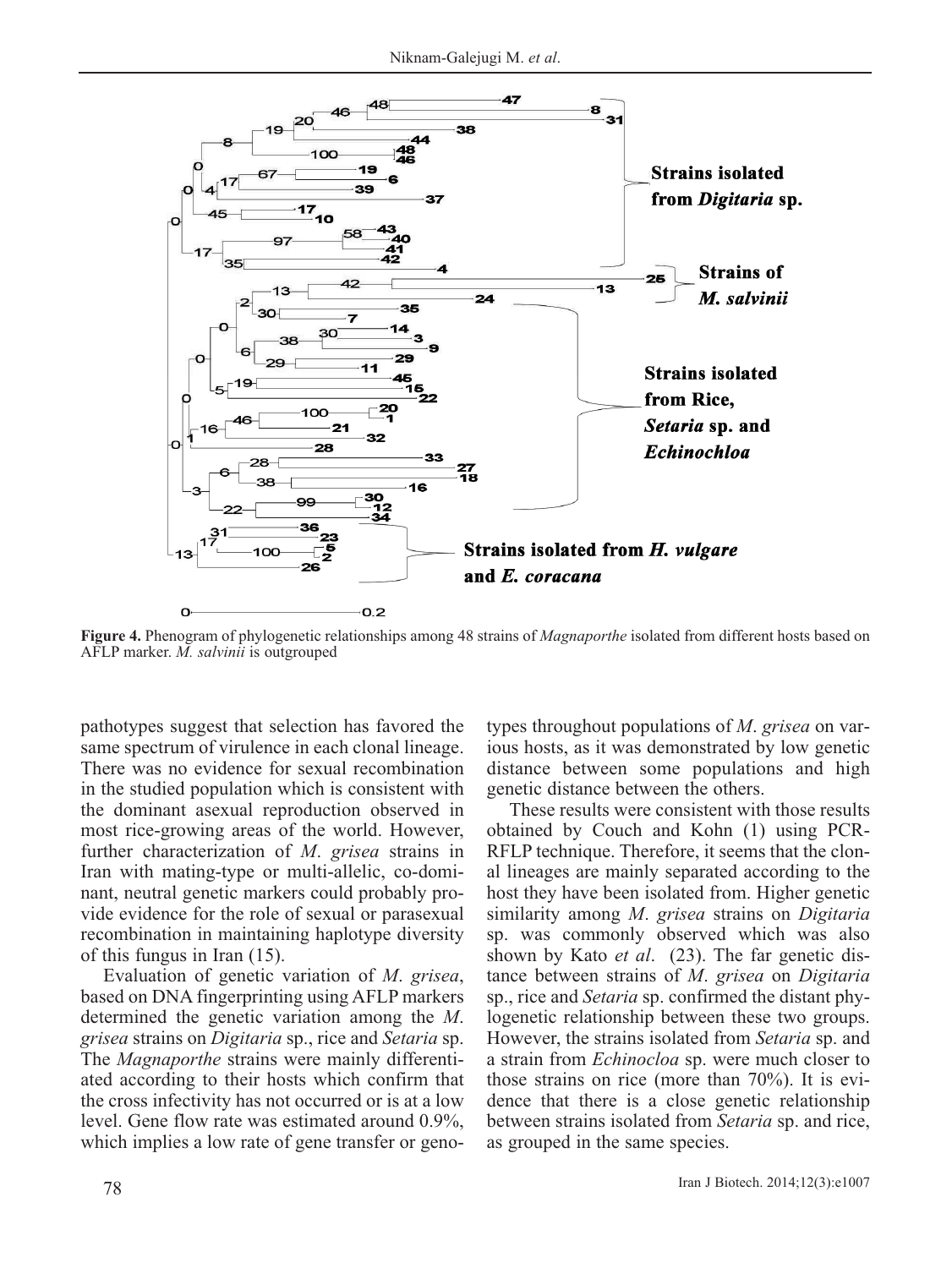

**Figure 5**. The results of antagonistic effects of the bacteria (*P. fluorescens* and *B. subtilis)* (A) and fungus (*T. harzianum*) (B) against *Magnaporthe* strains

The far distance among DNA fingerprinting groups of *M*. *grisea* strains on *Digitaria* sp., rice and *Setaria* sp. could be evidence of far relationship between these two groups of strains which supports the inclusion of these strains in two separate species groups, *M*. *grisea* and *M*. *oryzae*. In the case of accepting *M*. *grisea* and *M*. *oryzae* as separate species, based on the AFLP data (far genetic distance) it can be concluded that the possibility of cross reactions between these two species would be rare or even impossible. Furthermore, the lack of genetic variation within each clonal lineage can be an evidence of *in situ* asexual (clonal) reproduction of strains. Therefore, it seems that the role of sexual reproduction in genetic variation within the populations of *Magnaporthe* to be less significant. Choe *et al*. (2013) studied 103 isolates from different grass species and analyzed their phylogenetic relationships and pathogenicity. Phylogenetic analyses of multilocus sequences and DNA fingerprinting revealed that the haplotypes of most isolates were associated with their hosts, whereas only six isolates showed potential host shift in nature.

The current research confirmed results of Taheri and Irannejad (6) and Hemati (16) which implied on high genetic variation among strains on rice and weeds, respectively. It was also concordant with Bargnil (17) which showed high genetic similarity between strains isolated from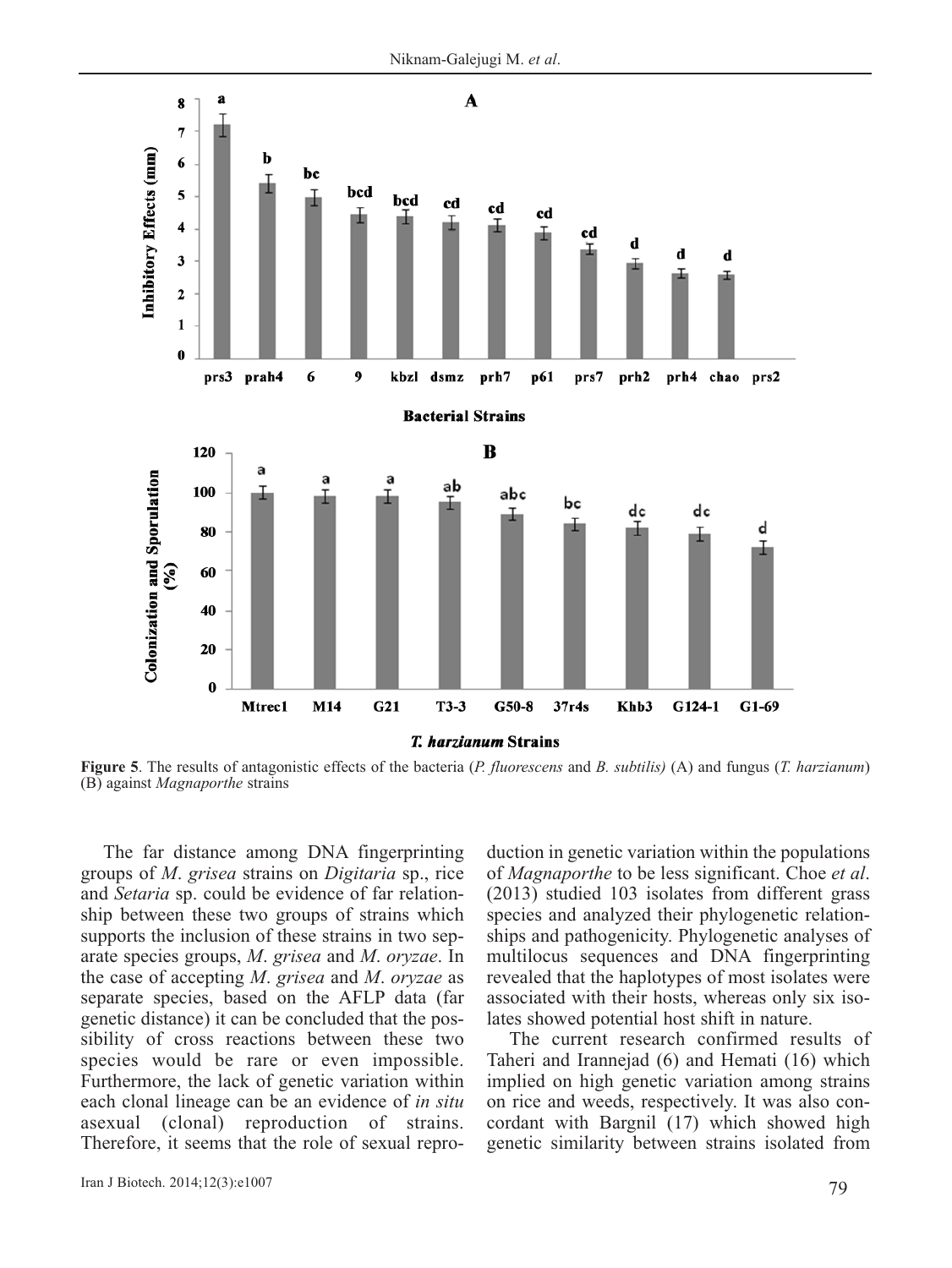*Setaria* sp. and rice and genetic differences between strains on *Digitaria* sp. and those on rice and *Setaria* sp. However, this study questioned arguments of Bargnil (17) on the existence of low genetic variation among the strains on *Digitaria* sp., as these strains showed higher genetic variation than other strains here.

AFLP marker was also recognized here to be the most useful DNA fingerprinting tool for resolving the high genetic variation of this fungus compared with other fingerprinting techniques applied by several previous researchers such as RAPD and rep-PCR (6, 15, 22-24). However, this research confirmed results obtained by Javan-Nikkhah (15) showing the low genetic variation among strains isolated from rice in Iran. All *M*. *grisea* strains showed high genetic variation and distant genetic relationship, which was also shown by Kato *et al.* (23) implying that there is less possibility of cross reactions between these two groups of fungi. The strains isolated from *Setaria* sp. revealed higher genetic variation than those on rice, which is concordant with Javan-Nikkhah (15).

The rate of gene flow was estimated here around 0.9%, which imply on low gene transfer among strains of *Magnaporthe*, as was shown by Couch and Kohn (1). Therefore, we also suggest the existence of complex species for strains of *Magnaporthe*, as Takan et al. (24) and Couch and Kohn (1) did. It is noteworthy to mention that the high amount of recombination (nearly 41%) was observed among strains of *Magnaporthe*. Shanon and Vier index was estimated around 0.6 which shows that AFLP marker could successfully differentiate this fungus strains up to 60%. The rate of Gst, 0.35, shows the high genetic variation among populations of *Magnaporthe*. The results of phylogenetic analysis were also highly concordant with those of AFLP marker.

Previously the possibility of biocontrol of *Magnaporthe* using antagonists was confirmed (3, 25-26). The fungal and bacterial antagonists showed different reactions against different Magnaporthe strains. These results confirmed high genetic diversity between the Magnaporthe strains which was also previously determined by AFLP experiments. In the bioassays, it was shown that native *P*. *fluorescens* strains had more significant inhibitory effect on *Magnaporthe* strains than *B. subtilis*. The strains of *M*. *salvinii* represented the different reactions than those of *M*. *grisea* and proved to be more resistant against both fungal and bacterial antagonists. The strains isolated from *Digitaria* sp., *E*. *coracana* and *H*. *vulgare*, had similar antagonistic reactions against fungal and bacterial antagonists. In addition, the strains on *Setaria* sp., *Echinochloa* sp., and rice represented similar reactions against antagonistic agents.

## **5. Conclusions**

The results of this study can form the basis for a breeding program to improve new resistant cultivars to all clonal lineages of *Magnaporthe*. Based on the obtained results, it was shown that *M. grisea* populations in Iran have high genetic diversity, and the representative of each group was selected which can be used during the plant breeding and microbial biological control programs. Also, it is possible to conclude that because of the complex genetic diversity of the studied fungus strains in Iran, we need to use different bacterial and fungal biocontrol agents to have an efficient control of different strains and pathotypes of *Magnaporthe* sp.

#### **Acknowledgments**

This study was partly supported by Agriculture and Biotechnology Research Institute of Iran, Karaj (ABRII). We are grateful to Dr. Kowsari, Mrs Mousivand, Mrs Kazemi and Mrs. Vasfi for kindly assistance and advice.

### **Authors' Contribution**

Masoud Niknam-Galejugi: AFLP analysis and antagonistic effects, Gholamreza Salehi Jouzani: elaboration of AFLP and bioassay results, Mohammad Javan-Nikkhah: designing of the experiments.

### **Financial Disclosure**

There is no conflict of interest.

#### **Funding/Support**

This work was partially supported by a grant from Agricultural Biotechnology Research Institute of Iran (ABRII).

#### **References**

1. Couch BC, Kohn LM. A multilocus gene genealogy concdant with host preference indicate segregation of a new species, *Magnaporthe oryzae*, from *M*. *grisea*. *Mycologia*. 2002;**94**(4):683-693.